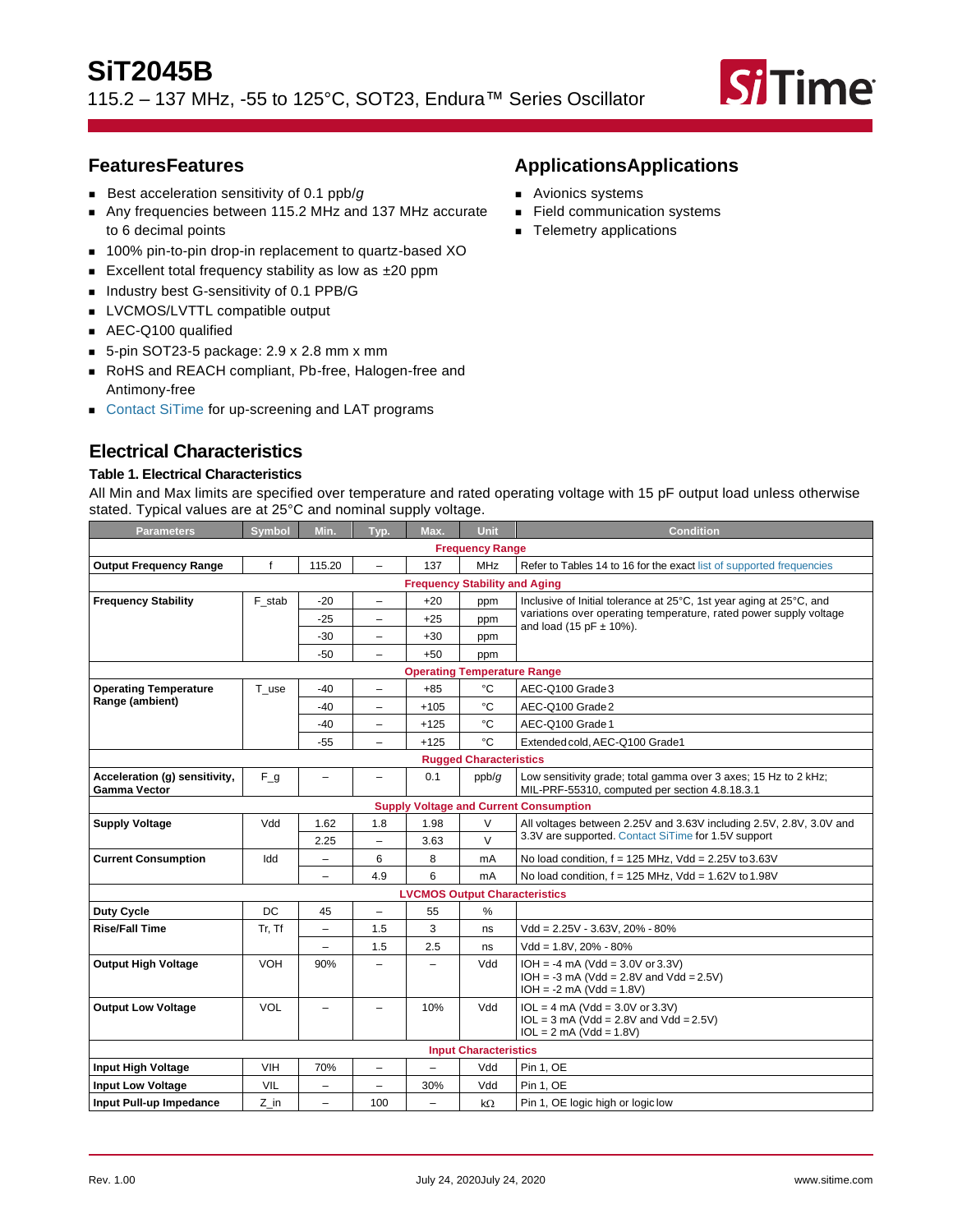

### **Table 1. Electrical Characteristics (continued)**

| <b>Parameters</b>                | <b>Symbol</b> | Min.                     | Typ. | Max.                     | <b>Unit</b>   | <b>Condition</b>                                                        |  |  |
|----------------------------------|---------------|--------------------------|------|--------------------------|---------------|-------------------------------------------------------------------------|--|--|
| <b>Startup and Resume Timing</b> |               |                          |      |                          |               |                                                                         |  |  |
| <b>Startup Time</b>              | T start       | $\overline{\phantom{0}}$ |      | 5.5                      | ms            | Measured from the time Vdd reaches its rated minimum value              |  |  |
| <b>Enable/Disable Time</b>       | ⊺_oe          | -                        |      | 130                      | ns            | $f = 115.20$ MHz. For other frequencies, T $oe = 100$ ns $+3$ * cycles  |  |  |
| <b>Standby Current</b>           | I std         |                          | 2.6  |                          | μA            | Vdd = 2.8V to 3.3V, $\overline{ST}$ = Low, Output is weakly pulled down |  |  |
|                                  |               |                          | 1.4  |                          | μA            | $Vdd = 2.5V$ , $ST = Low$ , Output is weakly pulled down                |  |  |
|                                  |               |                          | 0.6  |                          | μA            | Vdd = $1.8V$ , $\overline{ST}$ = Low, Output is weakly pulled down      |  |  |
|                                  |               |                          |      |                          | <b>Jitter</b> |                                                                         |  |  |
| <b>RMS Period Jitter</b>         | $T$ jitt      | -                        | 1.6  | 2.5                      | ps            | f = 125 MHz, 2.25V to 3.63V                                             |  |  |
|                                  |               |                          | 1.8  | 3                        | ps            | i = 125 MHz, 1.8V                                                       |  |  |
| RMS Phase Jitter (random)        | T_phj         | $\overline{\phantom{0}}$ | 0.7  | $\overline{\phantom{0}}$ | ps            | $f = 125$ MHz, Integration bandwidth = 900 kHz to 7.5 MHz               |  |  |
|                                  |               |                          | 1.5  |                          | ps            | f = 125 MHz, Integration bandwidth = 12 kHz to 20 MHz                   |  |  |

# **Table 2. Pin Description Top View**

| <b>Pin</b> | <b>Symbol</b>        | <b>Functionality</b>                                                                                   |                                                                                                              |  |
|------------|----------------------|--------------------------------------------------------------------------------------------------------|--------------------------------------------------------------------------------------------------------------|--|
|            | <b>GND</b>           | Power                                                                                                  | Electrical ground <sup>[1]</sup>                                                                             |  |
| 2          | NC.                  | No Connect                                                                                             | No connect                                                                                                   |  |
| 3<br>OE/NC | <b>Output Enable</b> | $H^{[2]}$ : specified frequency output<br>L: output is high impedance. Only output driver is disabled. |                                                                                                              |  |
|            |                      | No Connect                                                                                             | Any voltage between 0 and Vdd or Open <sup>[2]</sup> : Specified<br>frequency output. Pin 3 has no function. |  |
|            | <b>VDD</b>           | Power                                                                                                  | Power supply voltage <sup>[1]</sup>                                                                          |  |
| 5          | OUT                  | Output                                                                                                 | Oscillator output                                                                                            |  |





## **Figure 1. Pin Assignments**

<span id="page-1-0"></span>**Notes:**

1. A capacitor of value 0.1 µF or higher between Vdd and GND is required.

2. In OE or ST mode, a pull-up resistor of 10 kΩ or less is recommended if pin 3 is not externally driven. If pin 3 needs to be left floating, use the NC option.

### <span id="page-1-1"></span>**Table 3. Absolute Maximum Limits**

Attempted operation outside the absolute maximum ratings may cause permanent damage to the part. Actual performance of the IC is only guaranteed within the operational specifications, not at absolute maximum ratings.

| <b>Parameter</b>                                                     | Min.   | Max. | Unit |
|----------------------------------------------------------------------|--------|------|------|
| <b>Storage Temperature</b>                                           | $-65$  | 150  | °C   |
| Vdd                                                                  | $-0.5$ |      |      |
| <b>Electrostatic Discharge</b>                                       | -      | 2000 |      |
| Soldering Temperature (follow standard Pb free soldering guidelines) |        | 260  | °C   |
| Junction Temperature <sup>[3]</sup>                                  | -      | 150  | °C   |

<span id="page-1-2"></span>**Note:**

3. Exceeding this temperature for extended period of time may damage the device.

#### **Table 4. Thermal Consideration[\[4\]](#page-1-3)**

| Package | $\theta$ JA, 4 Layer Board<br>$(^{\circ}C/W)$ | $\theta$ JC, Bottom<br>$(^{\circ}C/W)$ |
|---------|-----------------------------------------------|----------------------------------------|
| SOT23-5 | 421                                           | 175                                    |

<span id="page-1-3"></span>**Note:**

4. Refer to JESD51 for  $\theta$ JA and  $\theta$ JC definitions, and reference layout used to determine the  $\theta$ JA and  $\theta$ JC values in the above table.

### **Table 5. Maximum Operating JunctionTemperature[\[5\]](#page-1-4)**

| <b>Max Operating Temperature (ambient)</b> | <b>Maximum Operating Junction Temperature</b> |  |
|--------------------------------------------|-----------------------------------------------|--|
| $85^{\circ}$ C                             | $95^{\circ}$ C                                |  |
| $105^{\circ}$ C                            | $115^{\circ}$ C                               |  |
| $125^{\circ}$ C                            | $135^{\circ}$ C                               |  |

#### <span id="page-1-4"></span>**Note:**

5. Datasheet specifications are not guaranteed if junction temperature exceeds the maximum operating junction temperature.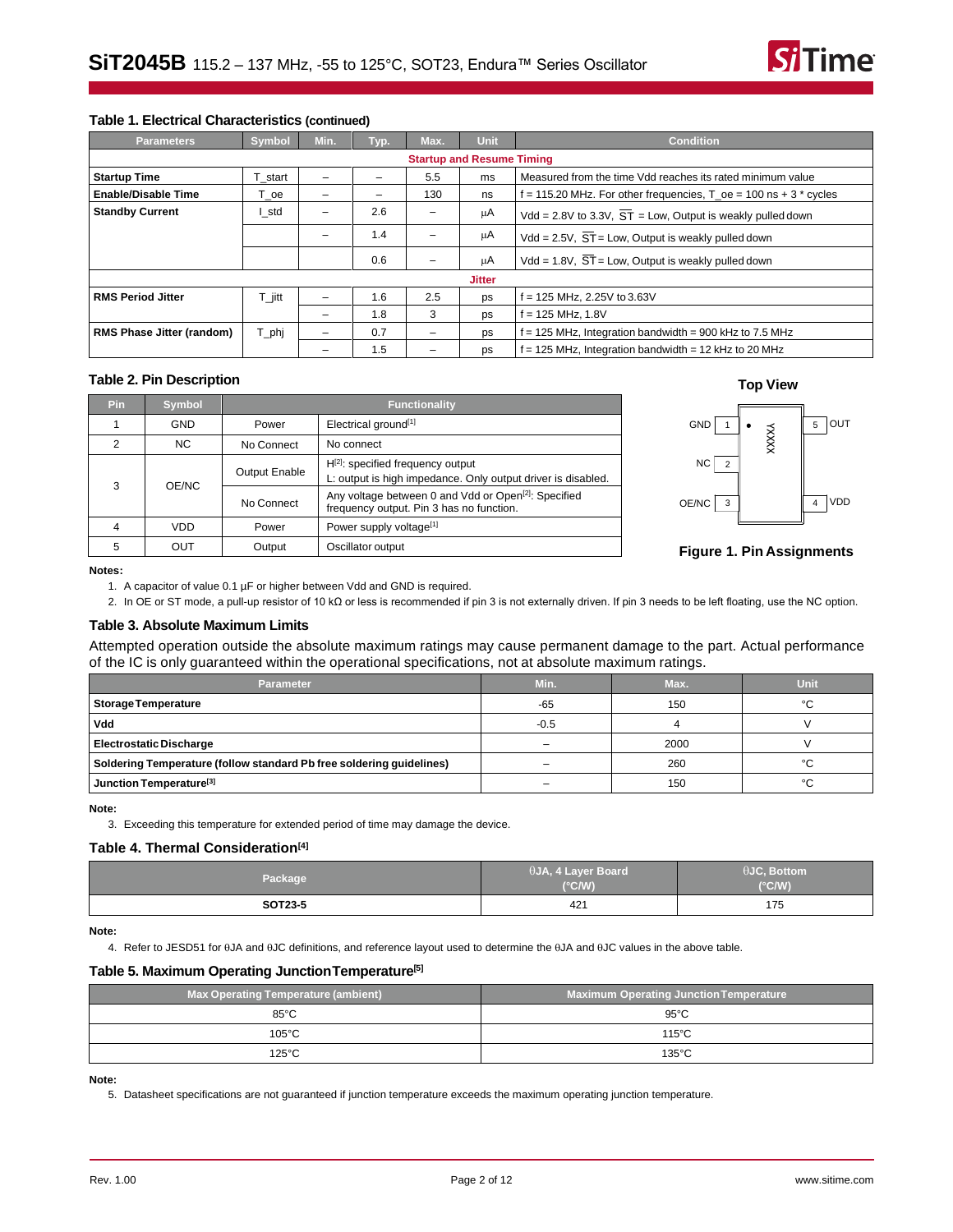

# **Table 6. Environmental Compliance**

| <b>Parameter</b>                  | <b>Condition/Test Method</b> |  |
|-----------------------------------|------------------------------|--|
| <b>Mechanical Shock</b>           | MIL-STD-883F, Method2002     |  |
| <b>Mechanical Vibration</b>       | MIL-STD-883F, Method2007     |  |
| Temperature Cycle                 | JESD22. Method A104          |  |
| Solderability                     | MIL-STD-883F, Method2003     |  |
| <b>Moisture Sensitivity Level</b> | MSL1 $@$ 260 $°C$            |  |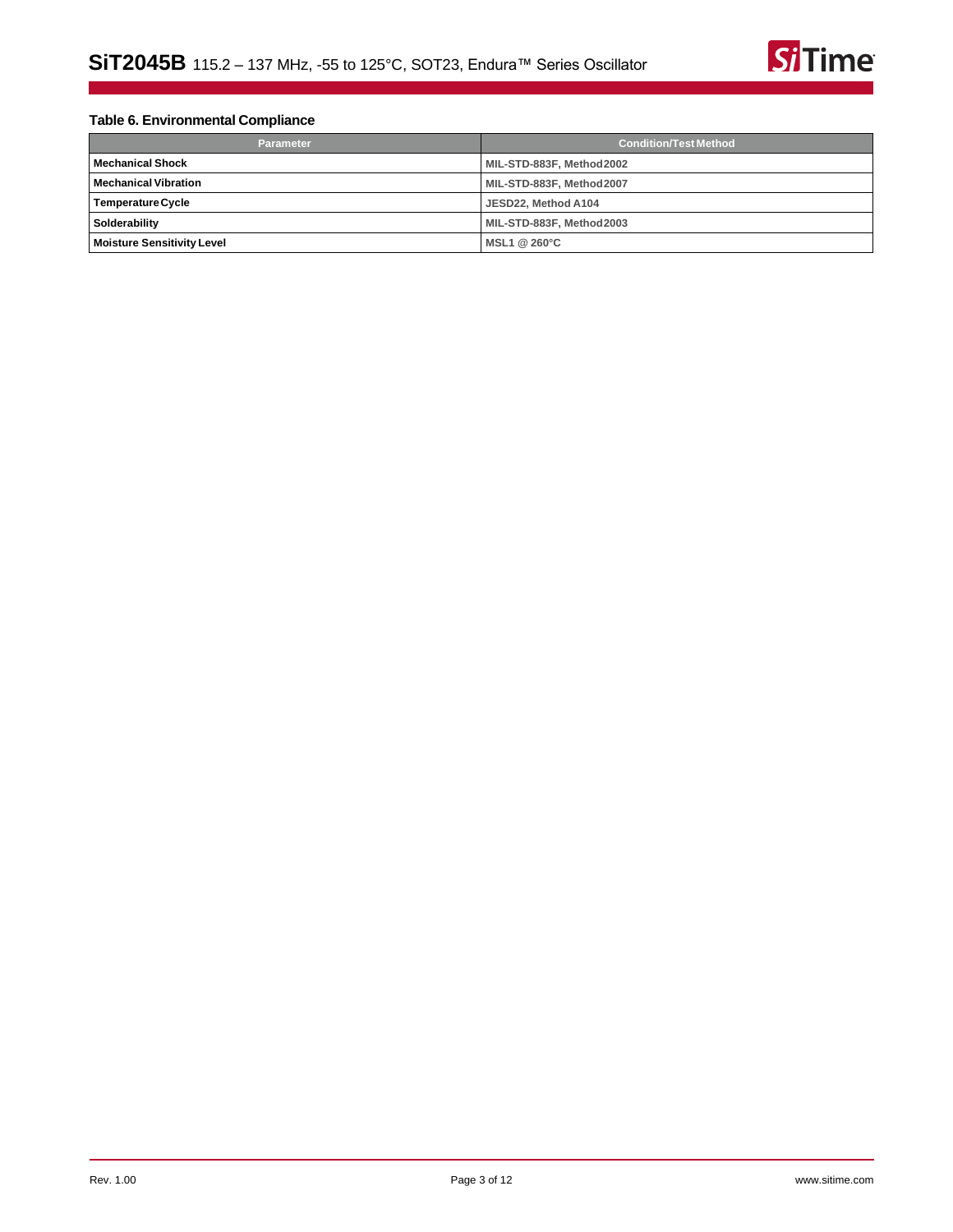

# **Test Circuit and Waveform**



**Figure 2. Test Circuit[\[6\]](#page-3-1)**



**Figure 3. Waveform[\[6\]](#page-3-1)**

#### <span id="page-3-1"></span>**Note:**

6. SiT2045 has "no runt" pulses and "no glitch" output during startup or resume.

# **Timing Diagrams**



**Figure 4. Startup Timing (OE Mode)[\[7\]](#page-3-0)**



T\_oe: Time to re-enable the clock output

# **Figure 5. OE Enable Timing (OE Mode Only)**



T\_oe: Time to put the output in High Z mode

## **Figure 6. OE Disable Timing (OE Mode Only)**

#### <span id="page-3-0"></span>**Note:**

7. SiT2045 has "no runt" pulses and "no glitch" output during startup or resume.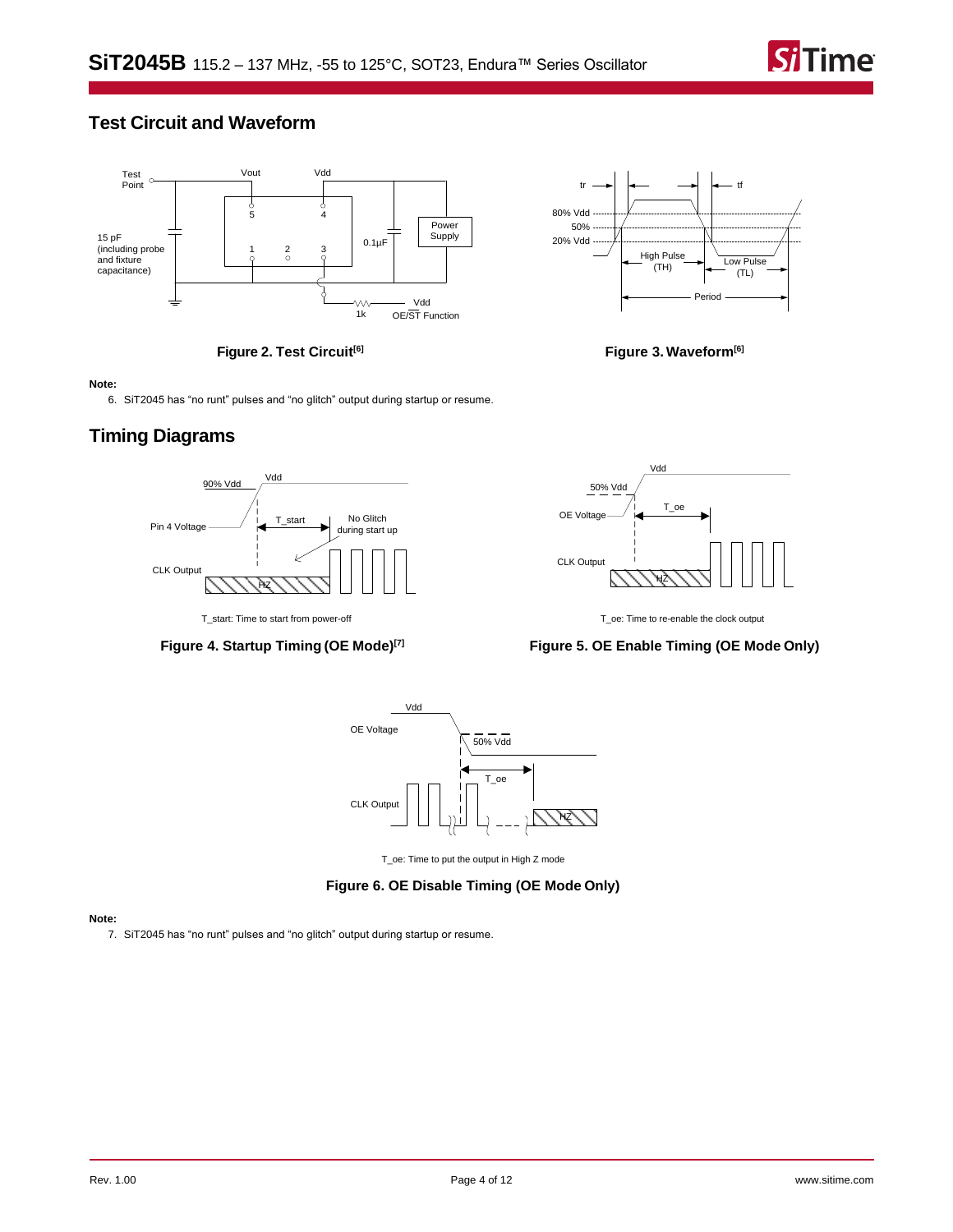

# **Performance Plots[\[8\]](#page-5-0)**



**Figure 7. Idd vs Frequency**



**Figure 9. RMS Period Jitter vs Frequency**



**Figure 11. 20%-80% Rise Time vs Temperature**



**Figure 8. Frequency vs Temperature**



**Figure 10. Duty Cycle vs Frequency**



**Figure 12. 20%-80% Fall Time vs Temperature**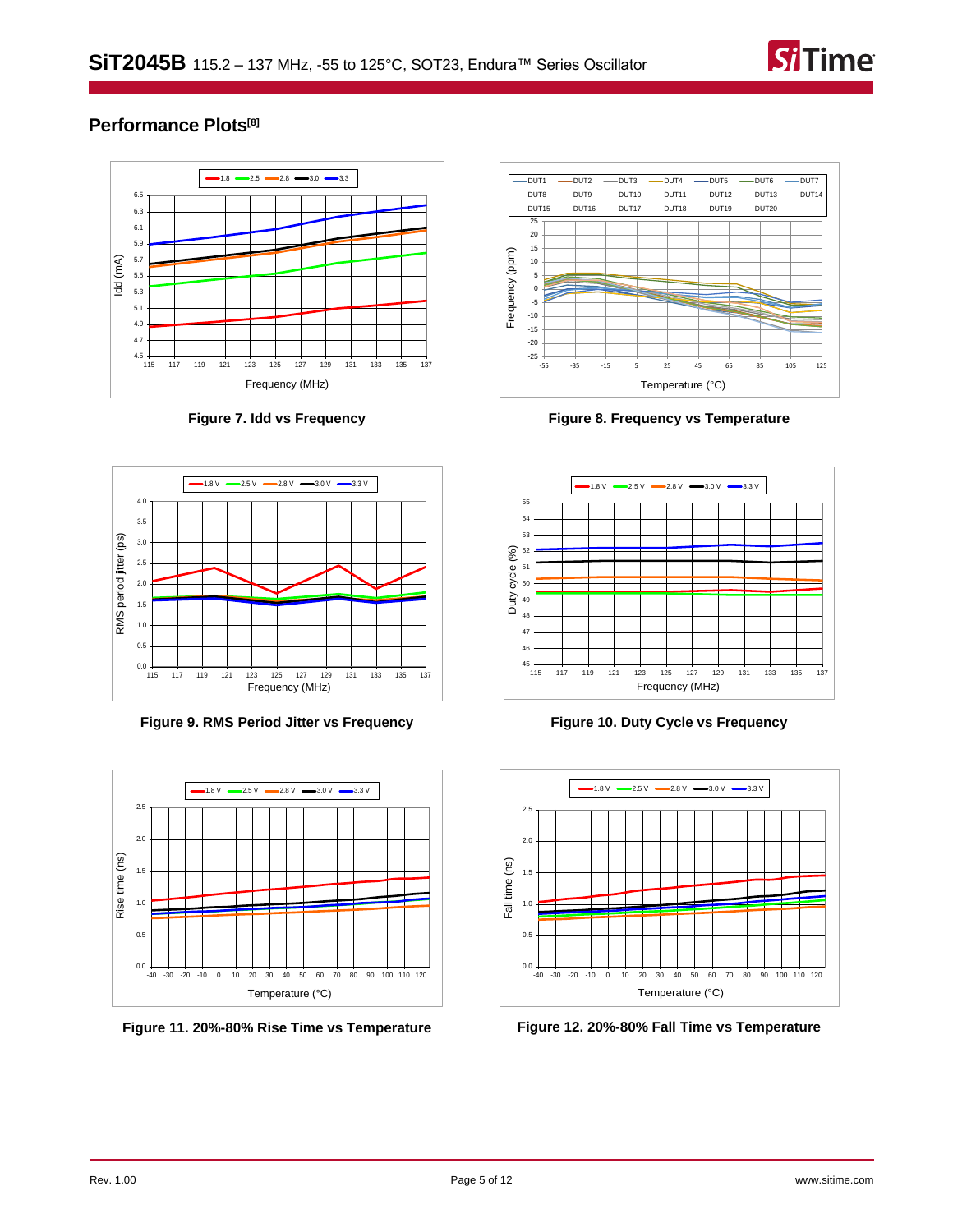

# **Performance Plots[\[8\]](#page-5-0)**



**Figure 13. RMS Integrated Phase Jitter Random (12 kHz to 20 MHz) vs Frequency[\[9\]](#page-5-1)**



**Figure 14. RMS Integrated Phase Jitter Random (900 kHz to 20 MHz) vs Frequency[\[9\]](#page-5-1)**

#### <span id="page-5-1"></span><span id="page-5-0"></span>**Notes:**

- 8. All plots are measured with 15 pF load at room temperature, unless otherwise stated.
- 9. Phase noise plots are measured with Agilent E5052B signal source analyzer.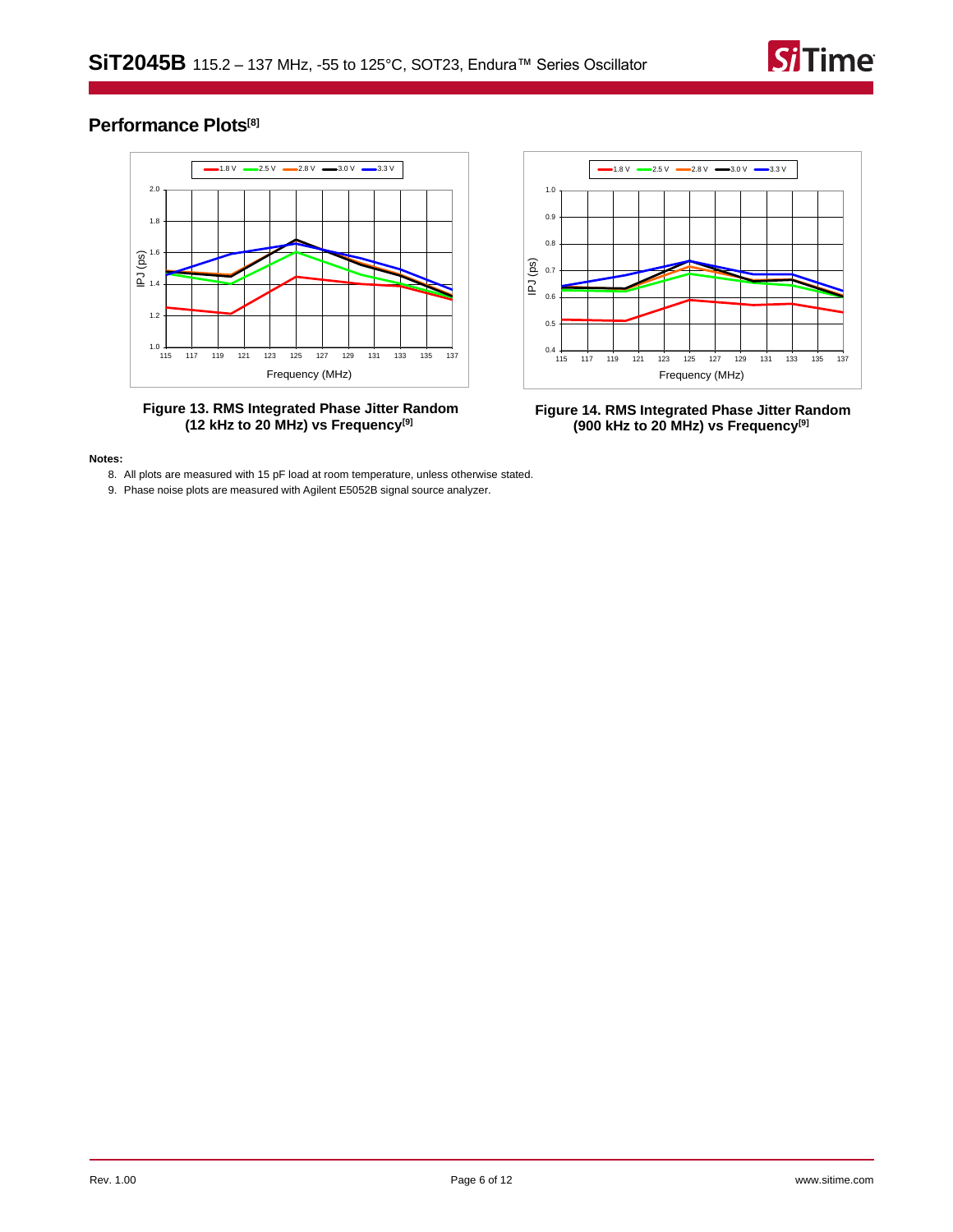

# **Programmable DriveStrength**

The [SiT2045](https://www.sitime.com/products/lvcmos-ruggedized-oscillators/sit2045) includes a programmable drive strength feature to provide a simple, flexible tool to optimize the clock rise/fall time for specific applications. Benefits from the programmable drive strength feature are:

- Improves system radiated electromagnetic interference (EMI) by slowing down the clock rise/fall time.
- Improves the downstream clock receiver's (RX) jitter by decreasing (speeding up) the clock rise/fall time.
- Ability to drive large capacitive loads while maintaining full swing with sharp edge rates.

For more detailed information about rise/fall time control and drive strength selection, see the [SiTime Application](https://www.sitime.com/support/resource-library?filter=641)  Notes [section.](https://www.sitime.com/support/resource-library?filter=641)

## **EMI Reduction by Slowing Rise/Fall Time**

[Figure 15](#page-6-0) shows the harmonic power reduction as the rise/fall times are increased (slowed down). The rise/fall times are expressed as a ratio of the clock period. For the ratio of 0.05, the signal is very close to a square wave. For the ratio of 0.45, the rise/fall times are very close to neartriangular waveform. These results, for example, show that the 11<sup>th</sup> clock harmonic can be reduced by 35 dB if the rise/fall edge is increased from 5% of the period to 45% of the period.



<span id="page-6-0"></span>**Figure 15. Harmonic EMI reduction as a Function of Slower Rise/Fall Time**

## **Jitter Reduction with Faster Rise/Fall Time**

Power supply noise can be a source of jitter for the downstream chipset. One way to reduce this jitter is to speed up the rise/fall time of the input clock. Some chipsets may also require faster rise/fall time in order to reduce their sensitivity to this type of jitter. Refer to the [Rise/Fall Time](#page-7-0)  [Tables](#page-7-0) [\(Table 7](#page-7-1) to [Table 11\)](#page-7-2) to determine the proper drive strength.

## **High Output Load Capability**

The rise/fall time of the input clock varies as a function of the actual capacitive load the clock drives. At any given drive strength, the rise/fall time becomes slower as the output load increases. As an example, for a 3.3V SiT2045 device with default drive strength setting, the typical rise/fall time is 0.46 ns for 5 pF output load. The typical rise/fall time slows down to 1 ns when the output load increases to 15 pF. One can choose to speed up the rise/fall time to 0.72 ns by then increasing the driven strength setting on the SiT2045 to "F".

The SiT2045 can support up to 30 pF in maximum capacitive loads with up to 3 additional drive strength settings. Refer to the [Rise/Fall Time Tables](#page-7-0) [\(Table 7](#page-7-1) to [11\)](#page-7-2) to determine the proper drive strength for the desired combination of output load vs. rise/fall time.

### **SiT2045 Drive Strength Selection**

Tables [7](#page-7-1) through [11](#page-7-2) define the rise/fall time for a given capacitive load and supply voltage.

- **1.** Select the table that matches the SiT2045 nominal supply voltage (1.8V, 2.5V, 2.8V, 3.0V, 3.3V).
- **2.** Select the capacitive load column that matches the application requirement (5 pF to 30 pF)
- **3.** Under the capacitive load column, select the desired rise/fall times.
- **4.** The left-most column represents the part number code for the corresponding drive strength.
- **5.** Add the drive strength code to the part number for ordering purposes.

## **Calculating Maximum Frequency**

Based on the rise and fall time data given in Tables [7](#page-7-1) through [11,](#page-7-2) the maximum frequency the oscillator can operate with guaranteed full swing of the output voltage over temperature as follows:

$$
\text{Max Frequency} = \frac{1}{5 \times \text{Trf}_20/80}
$$

where Trf\_20/80 is the typical value for 20%-80% rise/fall time.

# **Example 1**

Calculate  $f_{MAX}$  for the following condition:

- $\blacksquare$  Vdd = 3.3V [\(Table 11\)](#page-7-2)
- Capacitive Load: 30 pF
- $\blacksquare$  Desired Tr/f time = 1.46 ns  $(rise/fall time part number code = U)$

Part number for the above example:

SiT2045BM**E**12-18EA137.000000

Drive strength code is inserted here. Default setting is "-"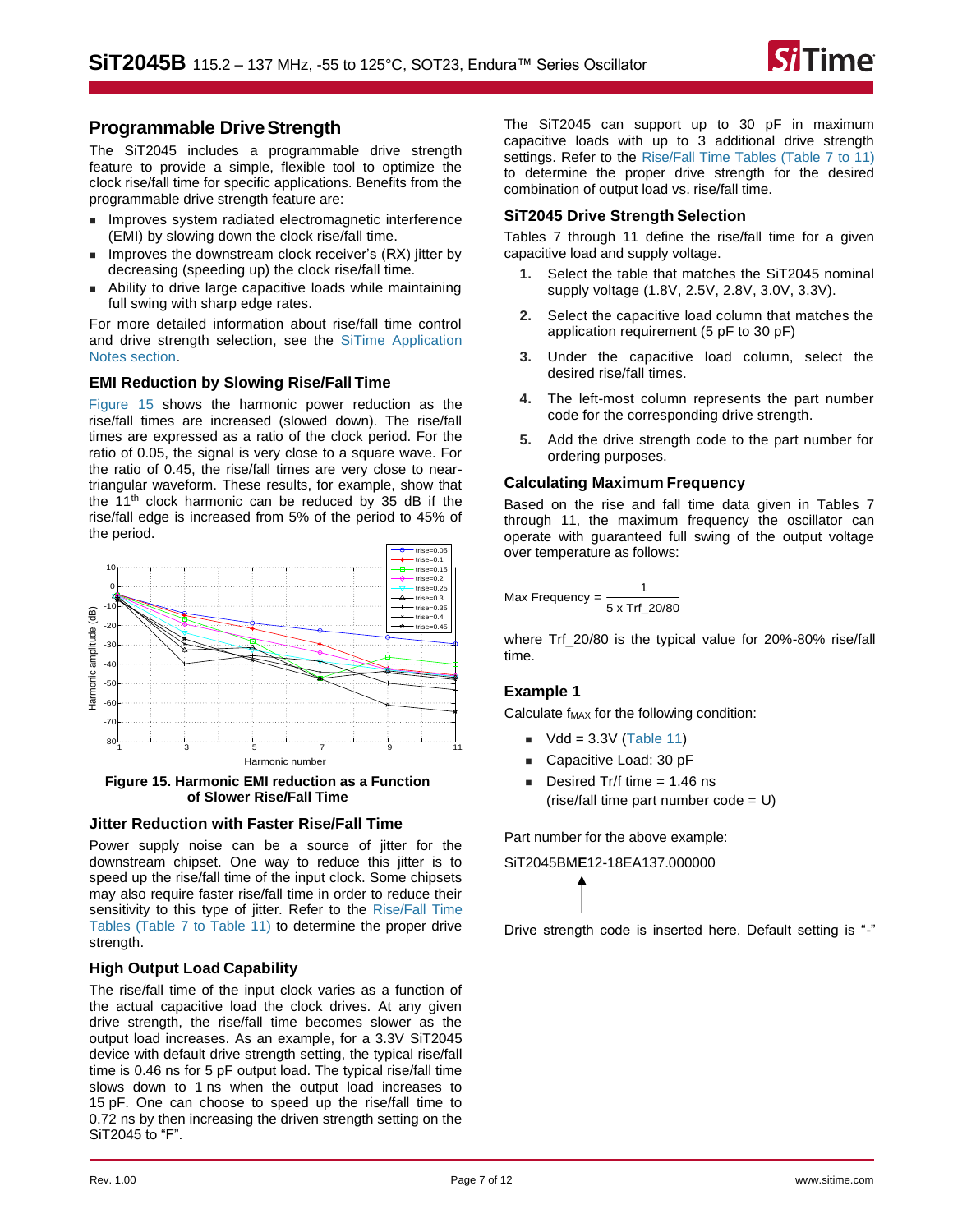

# <span id="page-7-0"></span>**Rise/Fall Time (20% to 80%) vs CLOAD Tables**

<span id="page-7-1"></span>**Table 7. Vdd = 1.8V Rise/Fall Times for Specific CLOAD**

| <b>Rise/Fall Time Typ (ns)</b> |      |         |  |  |
|--------------------------------|------|---------|--|--|
| Drive Strength \ CLOAD         | 5 pF | $15$ pF |  |  |
|                                | 0.93 | n/a     |  |  |
| E                              | 0.78 | n/a     |  |  |
| U                              | 0.70 | 1.48    |  |  |
| F or "-": default              | 0.65 | 1.30    |  |  |

#### **Table 9. Vdd = 2.8V Rise/Fall Times for Specific CLOAD**

| <b>Rise/Fall Time Typ (ns)</b> |      |       |       |  |
|--------------------------------|------|-------|-------|--|
| Drive Strength \ CLOAD         | 5 pF | 15 pF | 30 pF |  |
| R                              | 1.29 | n/a   | n/a   |  |
| В                              | 0.97 | n/a   | n/a   |  |
| T or "-": default              | 0.55 | 1.12  | n/a   |  |
| E                              | 0.44 | 1.00  | n/a   |  |
| U                              | 0.34 | 0.88  | n/a   |  |
| F                              | 0.29 | 0.81  | 1.48  |  |

## <span id="page-7-2"></span>**Table 11. Vdd = 3.3V Rise/Fall Times for Specific CLOAD**

| <b>Rise/Fall Time Typ (ns)</b> |      |       |       |  |
|--------------------------------|------|-------|-------|--|
| Drive Strength \ CLOAD         | 5 pF | 15 pF | 30 pF |  |
| R                              | 1.16 | n/a   | n/a   |  |
| B                              | 0.81 | n/a   | n/a   |  |
| T or "-": default              | 0.46 | 1.00  | n/a   |  |
| E                              | 0.33 | 0.87  | n/a   |  |
| u                              | 0.28 | 0.79  | 1.46  |  |
| F                              | 0.25 | 0.72  | 1.31  |  |

#### <span id="page-7-3"></span>**Note:**

10. "n/a" indicates that the resulting rise/fall time from the respective combination of the drive strength and output load does not provide rail-to-rail swing and is not available.

### **Table 8. Vdd = 2.5V Rise/Fall Times for Specific CLOAD**

| <b>Rise/Fall Time Typ (ns)</b> |      |       |  |  |
|--------------------------------|------|-------|--|--|
| Drive Strength \ CLOAD         | 5 pF | 15 pF |  |  |
| R                              | 1.45 | n/a   |  |  |
| B                              | 1.09 | n/a   |  |  |
| T or "-": default              | 0.62 | 1.28  |  |  |
| Е                              | 0.54 | 1.00  |  |  |
| ш                              | 0.43 | 0.96  |  |  |
|                                | 0.34 | 0.88  |  |  |

### **Table 10. Vdd = 3.0V Rise/Fall Times for Specific CLOAD**

| <b>Rise/Fall Time Typ (ns)</b> |      |      |       |  |
|--------------------------------|------|------|-------|--|
| Drive Strength \ CLOAD         | 5 pF | 15pF | 30 pF |  |
| R                              | 1.22 | n/a  | n/a   |  |
| в                              | 0.89 | n/a  | n/a   |  |
| T or "-": default              | 0.51 | 1.00 | n/a   |  |
| Е                              | 0.38 | 0.92 | n/a   |  |
| u                              | 0.30 | 0.83 | n/a   |  |
| F                              | 0.27 | 0.76 | 1.39  |  |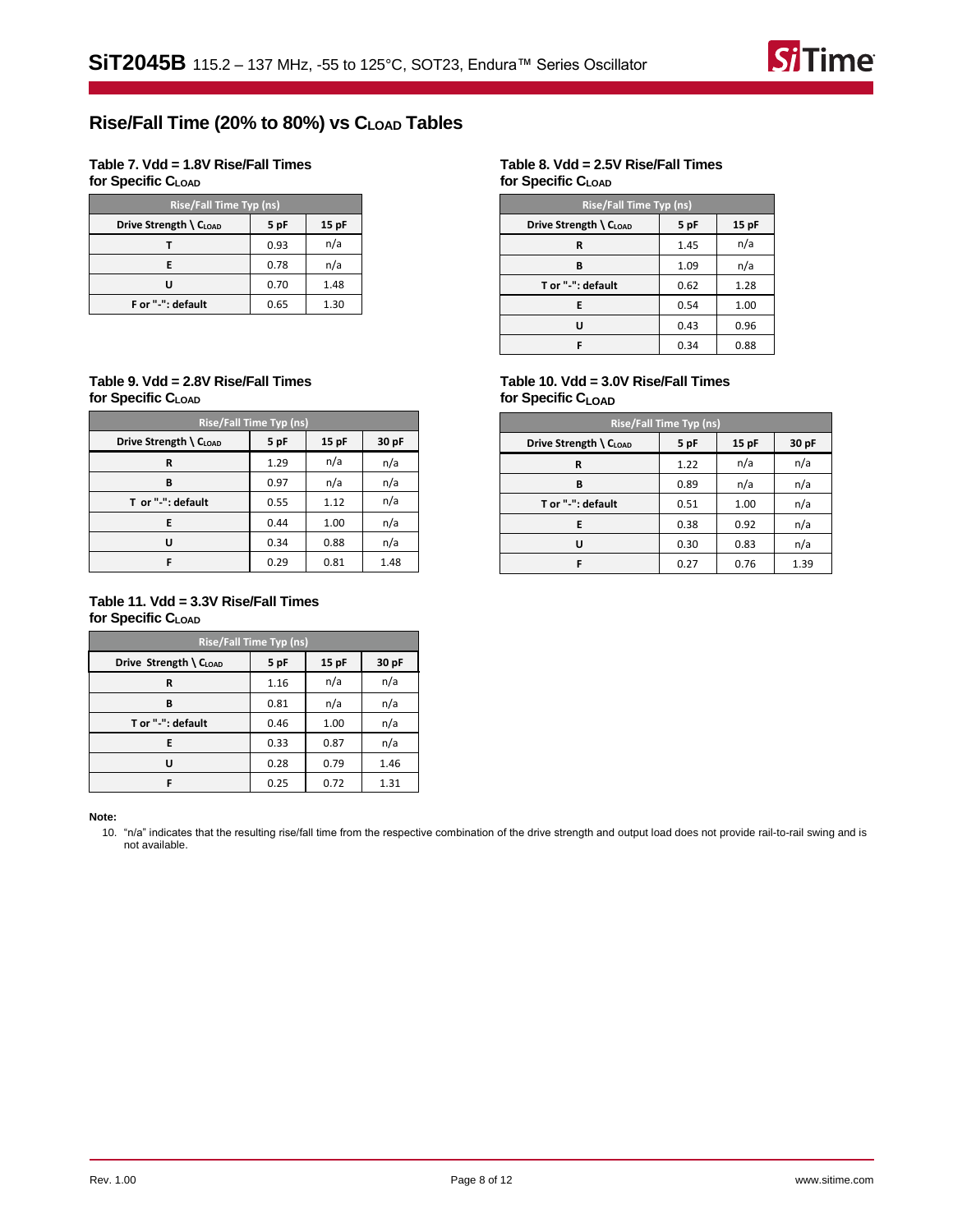

# **Pin 1 Configuration Options (OE or NC)**

Pin 1 of the [SiT2045](https://www.sitime.com/products/automotive-oscillators-clock-generators/sit2025) can be factory-programmed to support two modes: Output Enable (OE) or No Connect (NC). These modes can also be programmed with the [Time Machine II](http://www.sitime.com/time-machine) usin[g Field Programmable](http://www.sitime.com/fp-devices) [Oscillators.](http://www.sitime.com/fp-devices)

### **Output Enable (OE) Mode**

In the OE mode, applying logic low to the OE pin only disables the output driver and puts it in Hi-Z mode. The core of the device continues to operate normally. Power consumption is reduced due to the inactivity of the output. When the OE pin is pulled High, the output is typically enabled in <1µs.

## **No Connect (NC) Mode**

In the NC mode, the device always operates in its normal mode and outputs the specified frequency regardless of the logic level on pin 1.

[Table 12](#page-8-0) below summarizes the key relevant parameters in the operation of the device in OE or NC mode.

### <span id="page-8-0"></span>**Table 12. OE vs. NC**

|                                    | <b>OE</b> | NC.  |
|------------------------------------|-----------|------|
| Active current 125 MHz (max, 1.8V) | 6 mA      | 6 mA |
| OE disable current (max. 1.8V)     | 4 mA      | N/A  |
| OE enable time at 110 MHz (max)    | 130 ns    | N/A  |
| Output driver in OE disable        | High Z    | N/A  |

### **Output on Startup and Resume**

The SiT2045 comes with gated output. Its clock output is accurate to the rated frequency stability within the first pulse from initial device startup.

In addition, the SiT2045 supports "no runt" pulses and "no glitch" output during startup or when the output driver is reenabled from the OE disable mode as shown in the waveform captures i[n Figure 16](#page-8-1) an[d Figure 17.](#page-8-2)



**Figure 16. Startup Waveform vs. Vdd**

<span id="page-8-1"></span>

<span id="page-8-2"></span>**Figure 17. Startup Waveform vs. Vdd**  (Zoomed-in View of [Figure 16\)](#page-8-1)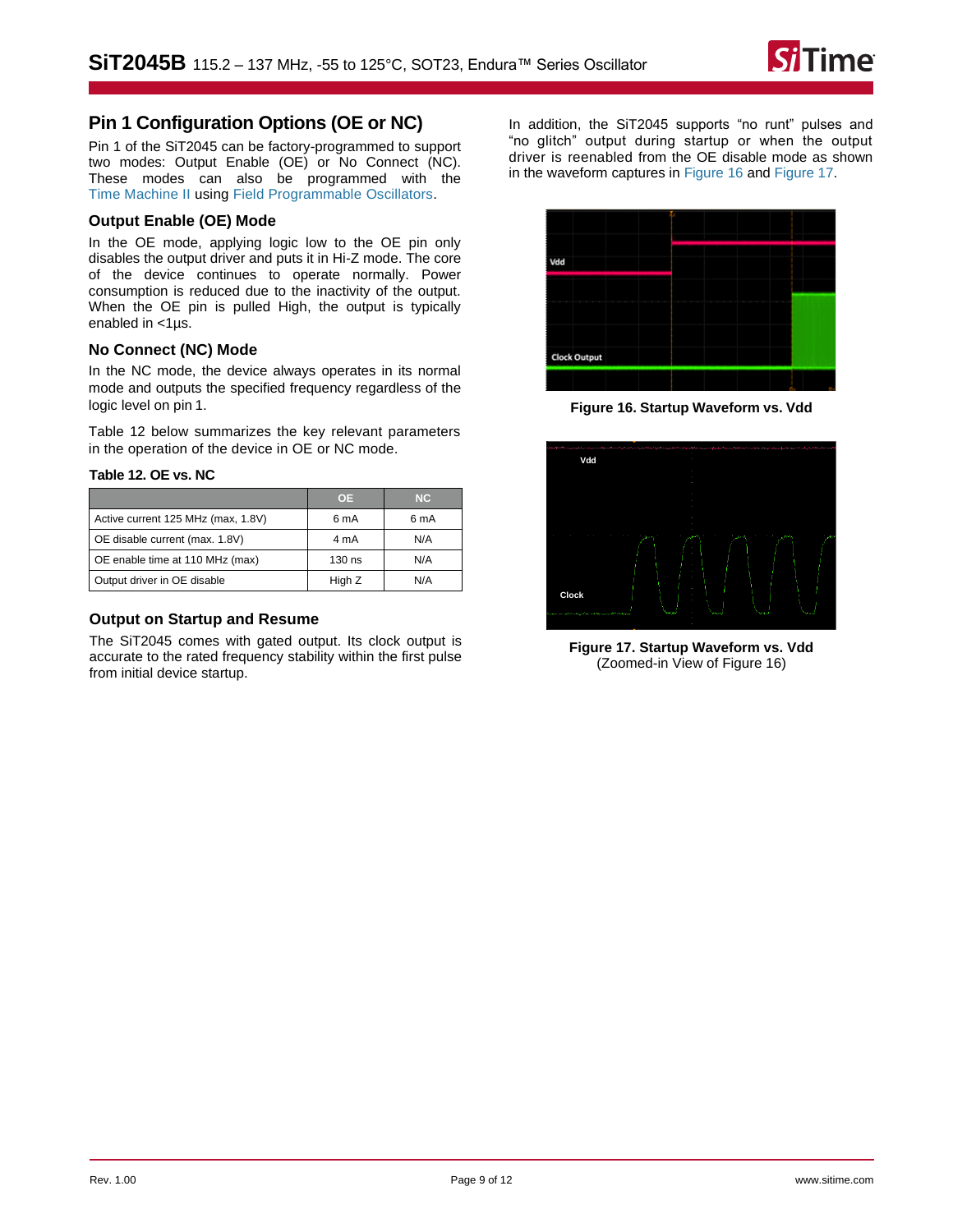

# **Dimensions and Patterns**



### <span id="page-9-0"></span>**Notes:**

- 11. Top marking: Y denotes manufacturing origin and XXXX denotes manufacturing lot number. The value of "Y" will depend on the as sembly location of the device.
- 12. A capacitor value of 0.1 µF between Vdd and GND is required.

# <span id="page-9-1"></span>**Table 13. Dimension Table**

| Symbol         | Min.        | Nom. | Max.        |
|----------------|-------------|------|-------------|
| Α              | 0.90        | 1.27 | 1.45        |
| A <sub>1</sub> | 0.00        | 0.07 | 0.15        |
| A <sub>2</sub> | 0.90        | 1.20 | 1.30        |
| b              | 0.30        | 0.35 | 0.50        |
| с              | 0.14        | 0.15 | 0.20        |
| D              | 2.75        | 2.90 | 3.05        |
| E              | 2.60        | 2.80 | 3.00        |
| E1             | 1.45        | 1.60 | 1.75        |
| L              | 0.30        | 0.38 | 0.55        |
| L1             | 0.25 REF    |      |             |
| e              | 0.95 BSC.   |      |             |
| e1             | 1.90 BSC.   |      |             |
| $\alpha$       | $0^{\circ}$ |      | $8^{\circ}$ |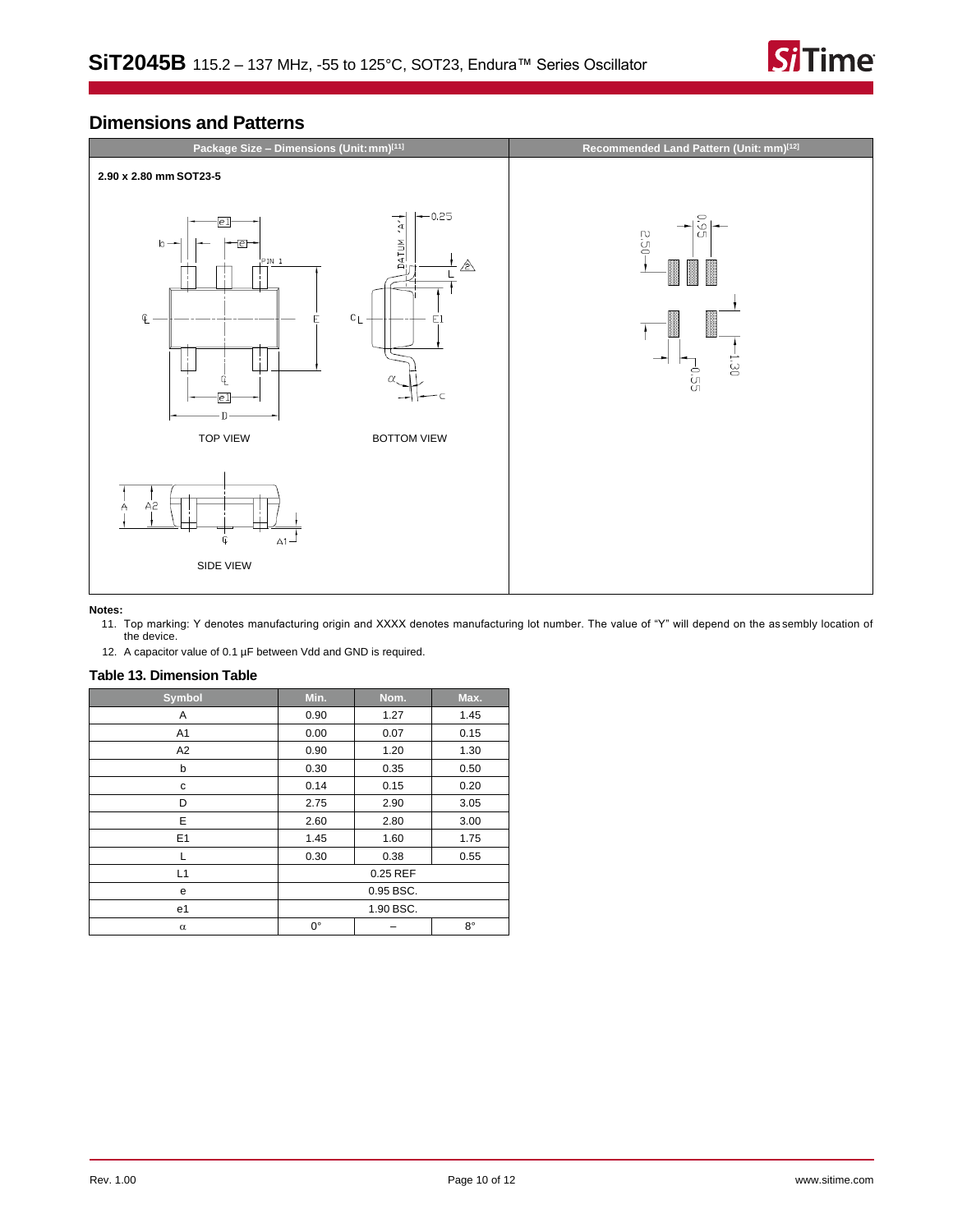

# **Ordering Information**

The following part number guide is for reference only. To customize and build an exact part number, use the SiTime [Part Number Generator.](https://www.sitime.com/part-number-generator?product=SiT2045)



#### <span id="page-10-3"></span>**Note:**

13. The voltage portion of the SiT2045 part number consists of two characters that denote the specific supply voltage of the device. The SiT2045 supports either 1.8V ±10% or any voltage between 2.25V and 3.62V. In the 1.8V mode, one can simply insert 18 in the part number. In the 2.5V to 3.3V mode, two digits such as 18, 25 or 33 can be used in the part number to reflect the desired voltage. Alternatively, "XX" can be used to indicate the entire operating voltage range from 2.25V to 3.63V.

#### <span id="page-10-0"></span>**Table 14. Supported Frequencies (-40°C to +85°C)[\[14\]](#page-10-4)**

| <b>Frequency Range</b> |                |
|------------------------|----------------|
| wm                     | Max.           |
| 115.200000 MHz         | 137.000000 MHz |

### **Table 15. Supported Frequencies (-40°C to +105°C or -40°C to +125°C)[\[14,](#page-10-4) [15\]](#page-10-5)**

| <b>Frequency Range</b> |                |  |
|------------------------|----------------|--|
| Min.                   | Max.           |  |
| 115.194001 MHz         | 117.810999 MHz |  |
| 118.038001 MHz         | 118.593999 MHz |  |
| 118.743001 MHz         | 122.141999 MHz |  |
| 122.705001 MHz         | 123.021999 MHz |  |
| 123.348001 MHz         | 137.000000 MHz |  |

#### <span id="page-10-1"></span>**Table 16. Supported Frequencies (-55°C to +125°C)[\[14,](#page-10-4) [15\]](#page-10-5)**

| <b>Frequency Range</b> |                |  |
|------------------------|----------------|--|
| Min.<br>Max.           |                |  |
| 119.342001 MHz         | 120.238999 MHz |  |
| 120.262001 MHz         | 121.169999 MHz |  |
| 121.243001 MHz         | 121.600999 MHz |  |
| 123.948001 MHz         | 137.000000 MHz |  |

#### <span id="page-10-4"></span><span id="page-10-2"></span>**Notes:**

<span id="page-10-5"></span>14. Any frequency within the min and max values in the above table are supported with 6 decimal places of accuracy.

15. Please [contact SiTime](https://www.sitime.com/contact-us) for frequencies that are not listed in the tables above.